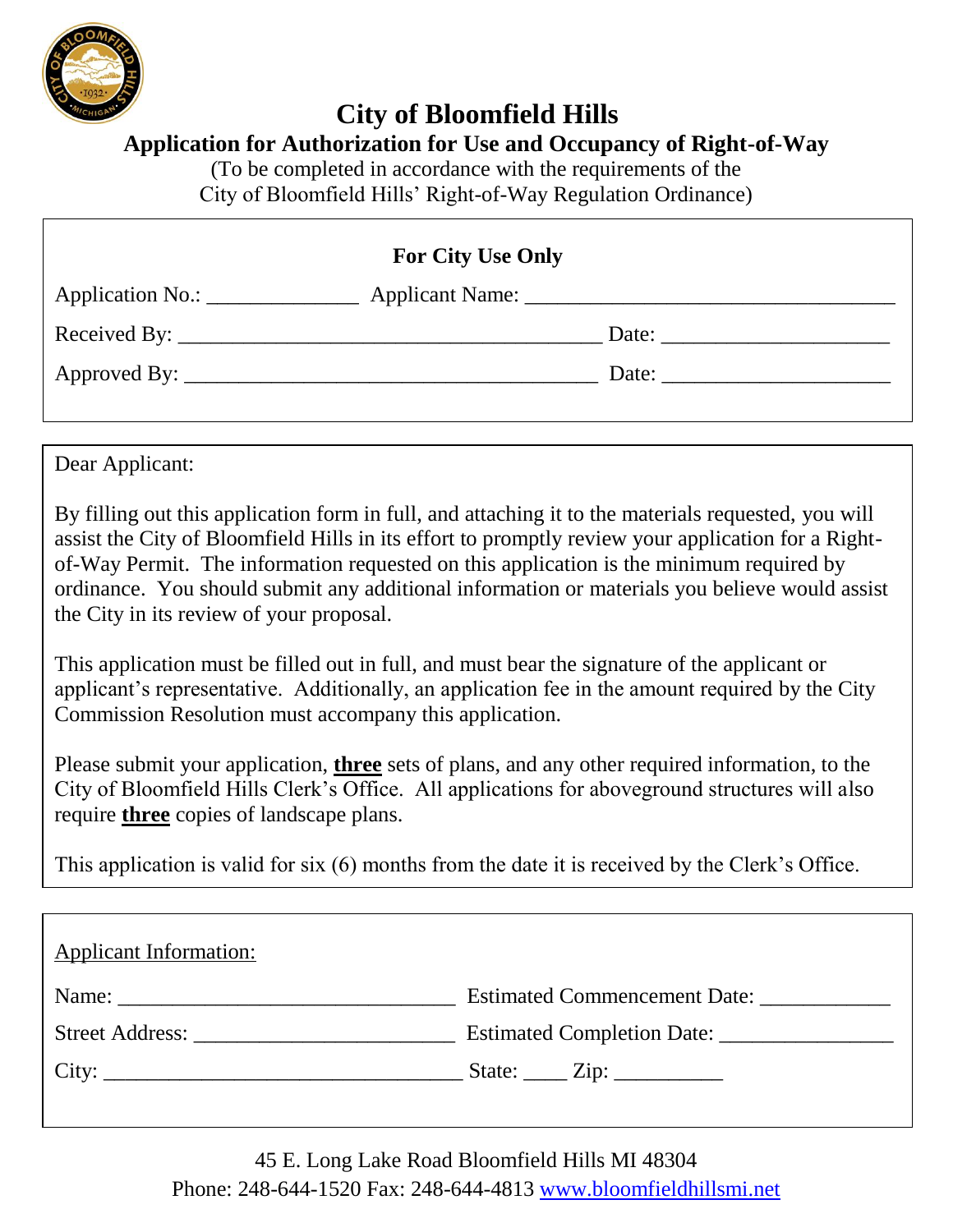Please check the type of work being completed:

| Curb/road cuts                                                             |
|----------------------------------------------------------------------------|
| Ditch enclosures                                                           |
| Dumpster                                                                   |
| Installation of brick pavers in driveway or curbs                          |
| Parking for a permitted project (does not include landscape vehicles,      |
| vehicles for tours or sales, vehicles for moving or deliveries)            |
| Staging of construction or landscape vehicles with or without trailer      |
| Structures in the right of way (boulders, fence, gates, landscape, mailbox |
| enclosure, piers, or walls)                                                |
| Utilities (installation, repair or replacement)                            |
| Other (please describe)                                                    |
|                                                                            |

#### **For all non-utility related requests, please skip ahead to the "Proposed Use and Occupancy" section of this application.**

| Does the applicant currently have a permit in any other Oakland County community? If so, list |                  |  |
|-----------------------------------------------------------------------------------------------|------------------|--|
| such communities:                                                                             |                  |  |
| <b>Contact Person's Name:</b>                                                                 |                  |  |
| <b>Contact Person's Address:</b>                                                              |                  |  |
|                                                                                               | State: Zip Code: |  |
| Contact Person's Phone:                                                                       |                  |  |

## **Character of Business**

| Character of business applicant generally engages in: |  |  |  |  |
|-------------------------------------------------------|--|--|--|--|
|                                                       |  |  |  |  |
| Length of time engaged in such business:              |  |  |  |  |
| Location(s) engaged in such business:                 |  |  |  |  |
|                                                       |  |  |  |  |
| Length of time engaged in such business:              |  |  |  |  |
| Location(s) engaged in such business:                 |  |  |  |  |
|                                                       |  |  |  |  |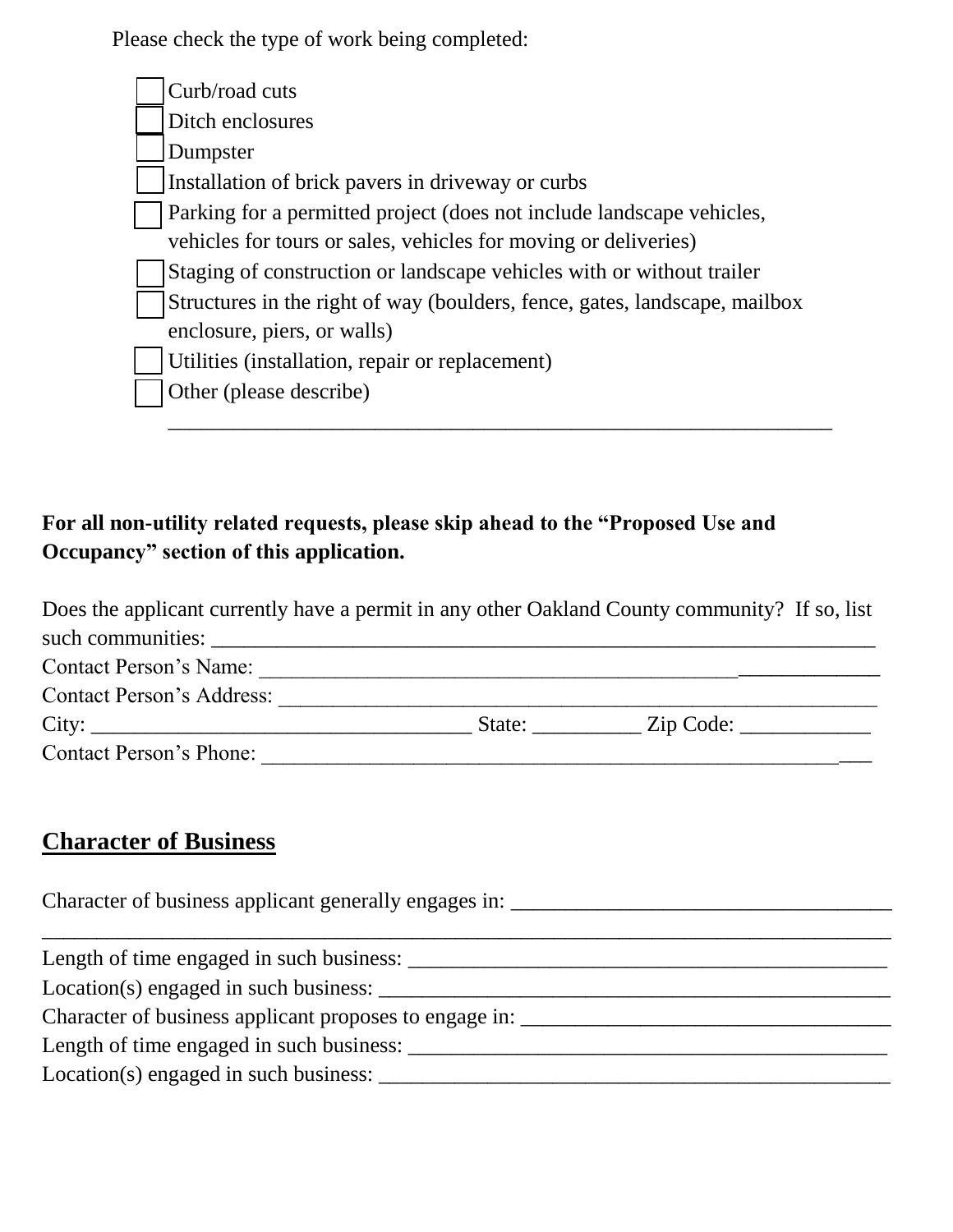#### **Corporate/Partnership Information**

Attach to this application copies of the Articles of Incorporation of an applicant that is a corporation or limited liability corporation, as well as copies of the corporation's last three annual reports. If the applicant is a partnership, attach a copy of the Partnership Agreement. Also attach to the application copies of the financial statements of the applicant for the last three years.

#### **Proposed Interconnection**

Attach a map to the application showing the manner and location in which proposed improvements will interconnect with existing and proposed improvement in other municipalities.

#### **Use and Occupancy Schedule**

Specify the schedule and timetable for the construction and installation of improvements, including the commencement and completion dates for the construction, as well as a commencement date when the actual operation and use of the improvements in the City right-ofway will begin to take place.

#### **Proposed Use and Occupancy**

Describe the improvements within the right-of-way to be used and occupied (and show same on plans filed with application):

\_\_\_\_\_\_\_\_\_\_\_\_\_\_\_\_\_\_\_\_\_\_\_\_\_\_\_\_\_\_\_\_\_\_\_\_\_\_\_\_\_\_\_\_\_\_\_\_\_\_\_\_\_\_\_\_\_\_\_\_\_\_\_\_\_\_\_\_\_\_\_\_\_\_\_\_\_

Describe the proposed use and occupancy to the right-of-way, including all construction, installation, location, maintenance and/or repairs of improvements in the right-of-way:

Describe the exact type, kind and amount of construction, installation, location, maintenance and/or repair of improvements:

Identify the name and number of pages of plans filed in connection with the requirements of this section of the application:

\_\_\_\_\_\_\_\_\_\_\_\_\_\_\_\_\_\_\_\_\_\_\_\_\_\_\_\_\_\_\_\_\_\_\_\_\_\_\_\_\_\_\_\_\_\_\_\_\_\_\_\_\_\_\_\_\_\_\_\_\_\_\_\_\_\_\_\_\_\_\_\_\_\_\_\_\_\_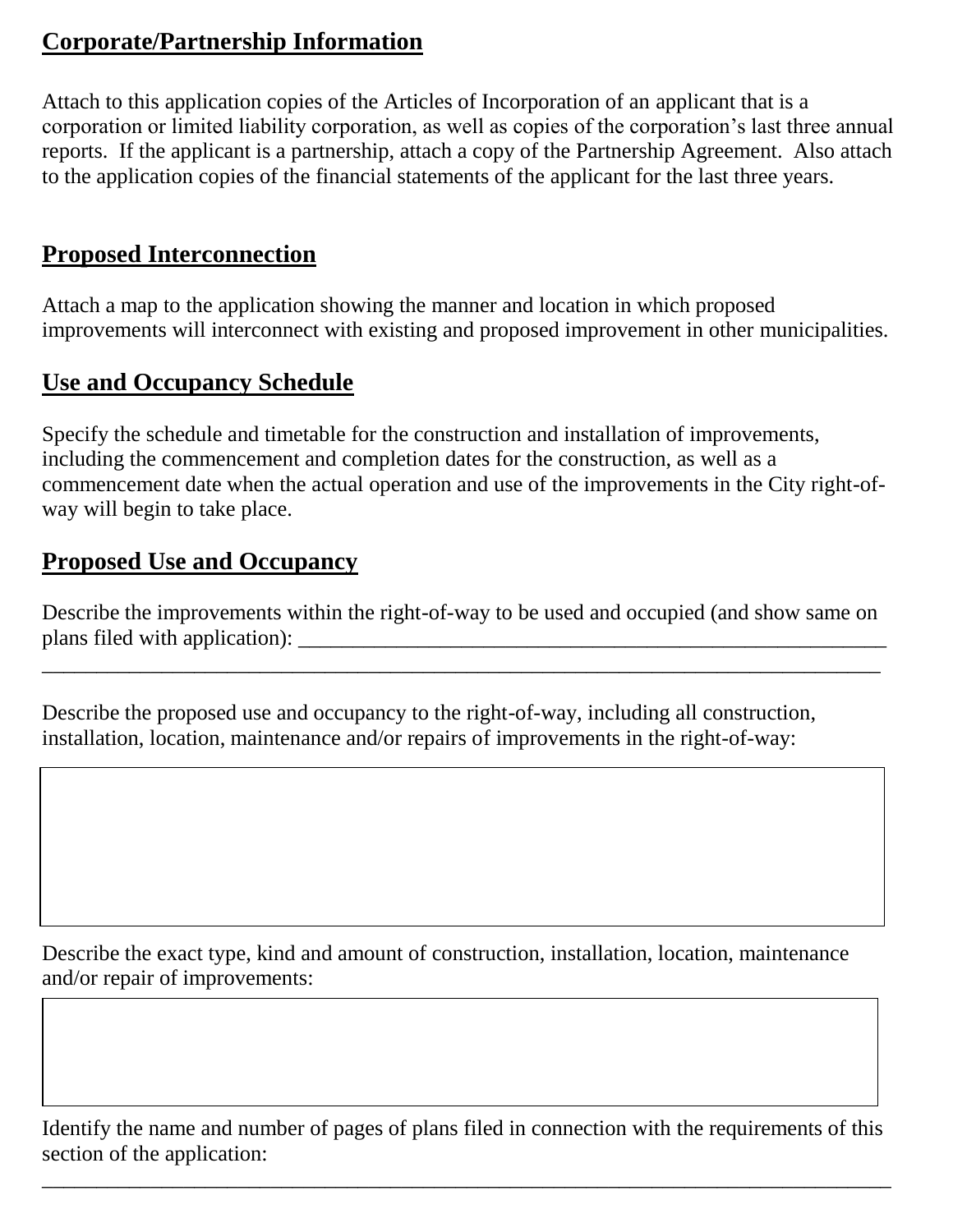### **Map/Plans of Right-of-Way (Utilities)**

Enclose with this application a detailed map and plans showing all of the City's right-of-way the applicant proposes to construct, install, locate, use and/or operate improvements, and a map and plans clearly designating the proposed route and exact location of the same, and designating whether the improvements are proposed to be located underground and/or above ground. If the applicant proposed to establish facilities above ground, specify all reasons why applicant should be exempt from the obligation of placing all improvements underground.

### **Map/Plans of Right of Way (Non-Utility)**

Enclose with this application three sets of site plans identifying the location of all property lines as well as scaled drawings indicating compliance with items under #3  $(a - e)$  of Section 18-127 of Ordinance No. 356; as well as the Guidelines of Residential Right-Of-Way Permit.

#### **Anticipated Activities**

Describe all anticipated activities to be performed within the right-of-way after completion of initial construction:

Describe in detail all of the services to be provided by the applicant:

Specify and, if appropriate, attach a map showing the location of known and projected customers, i.e., person to be served.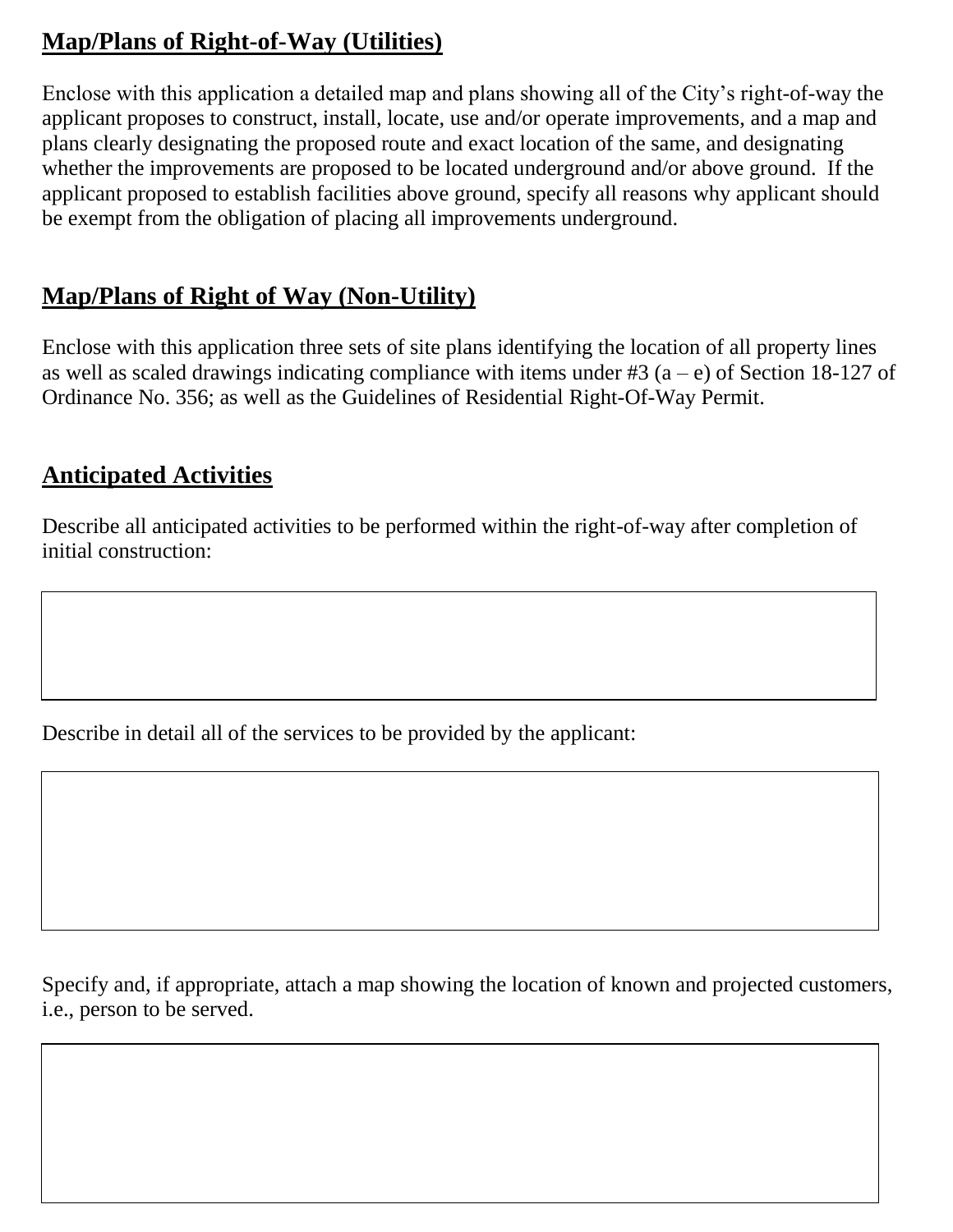#### **Indemnification**

State whether the applicant understands and agrees with the indemnification provisions contained in the Right-of-Way Regulation Ordinance of the City.

\_\_\_\_\_\_\_\_\_\_\_\_\_\_\_\_\_\_\_\_\_\_\_\_\_\_\_\_\_\_\_\_\_\_\_\_\_\_\_\_\_\_\_\_\_\_\_\_\_\_\_\_\_\_\_\_\_\_\_\_\_\_\_\_\_\_\_\_\_\_\_\_\_\_\_\_\_\_

#### **Insurance Policy Information**

Name of Company: \_\_\_\_\_\_\_\_\_\_\_\_\_\_\_\_\_\_\_\_\_\_\_\_\_\_\_\_\_\_\_\_\_\_\_\_\_ Expiration Date: \_\_\_\_\_\_\_\_\_

## **Certification**

I certify the statements made in this application are true to the best of my knowledge, information and belief.

| Applicant's Signature:<br>Jate: |  |
|---------------------------------|--|
|---------------------------------|--|

Applicant's Printed Name: \_\_\_\_\_\_\_\_\_\_\_\_\_\_\_\_\_\_\_\_\_\_\_\_\_\_\_\_\_\_\_\_\_\_\_\_\_\_\_\_\_\_\_\_\_\_\_\_\_\_\_\_\_\_\_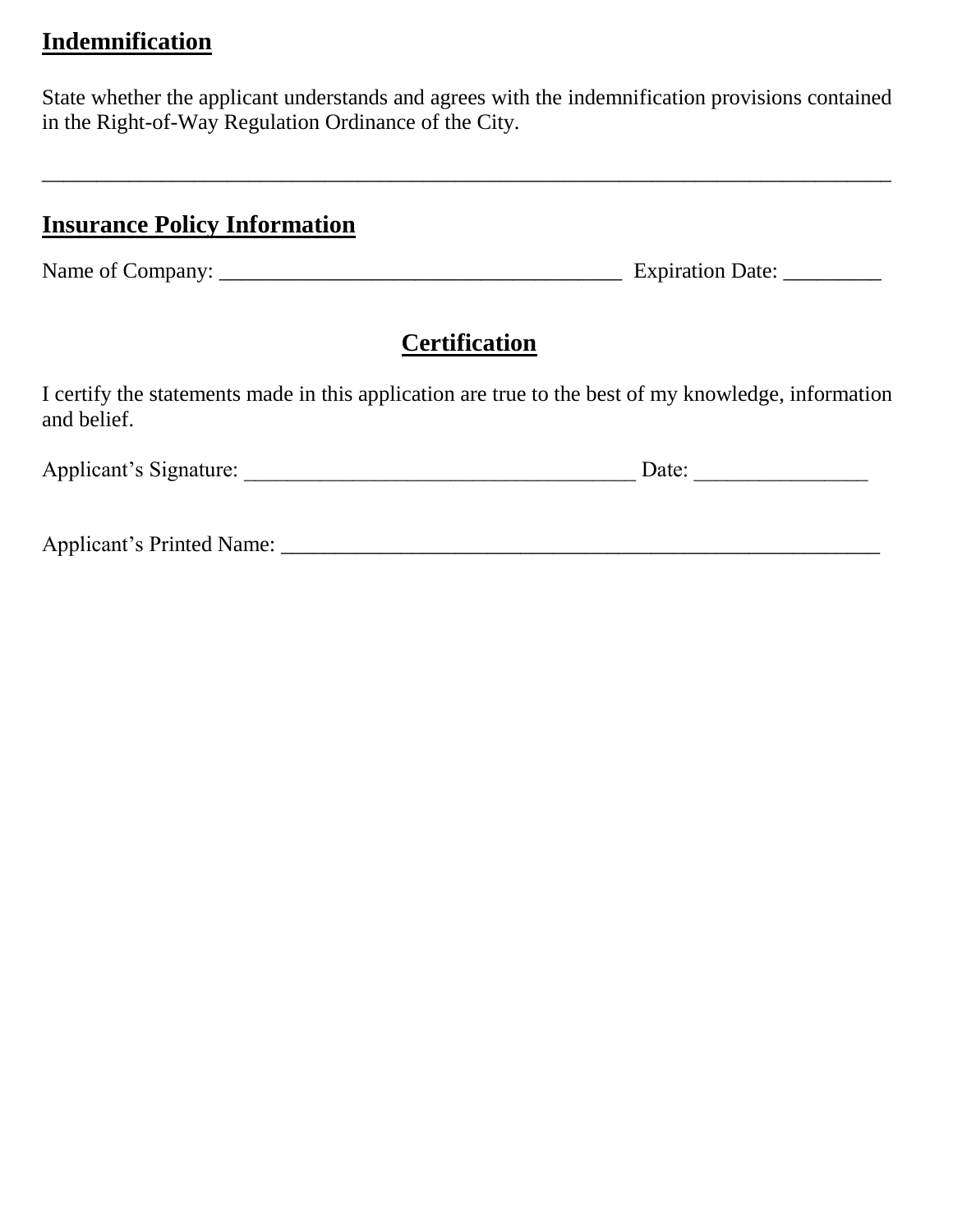

# *City of Bloomfield Hills*

*45 E. Long Lake Road Bloomfield Hills, Michigan 48304-2322 Phone (248) 644-1520 Fax (248) 644-4813 www.bloomfieldhillsmi.net*

#### **R-O-W PERMIT APPLICATION (NON UTILITY)**

| <b>I. PROJECT INFORMATION</b><br>PROJECT NAME                                                                                                              |                      | <b>ADDRESS</b> |                |              |                                |          |                        |
|------------------------------------------------------------------------------------------------------------------------------------------------------------|----------------------|----------------|----------------|--------------|--------------------------------|----------|------------------------|
|                                                                                                                                                            |                      |                |                |              |                                |          |                        |
| <b>CITY</b>                                                                                                                                                |                      |                |                | <b>STATE</b> |                                | ZIP CODE |                        |
|                                                                                                                                                            |                      |                |                |              |                                |          |                        |
|                                                                                                                                                            |                      |                |                |              |                                |          |                        |
| <b>II. IDENTIFICATION</b>                                                                                                                                  |                      |                |                |              |                                |          |                        |
| A. OWNER OR LESSEE (please complete if different from above)                                                                                               |                      |                |                |              |                                |          |                        |
| <b>NAME</b>                                                                                                                                                |                      |                | <b>ADDRESS</b> |              |                                |          |                        |
|                                                                                                                                                            |                      |                |                |              |                                |          |                        |
| <b>CITY</b>                                                                                                                                                | <b>STATE</b>         |                | ZIP CODE       |              | TELEPHONE NUMBER               |          |                        |
| <b>B. ARCHITECT OR ENGINEER</b>                                                                                                                            |                      |                |                |              |                                |          |                        |
| <b>NAME</b>                                                                                                                                                |                      |                | <b>ADDRESS</b> |              |                                |          |                        |
|                                                                                                                                                            |                      |                |                |              |                                |          |                        |
| <b>CITY</b>                                                                                                                                                | <b>STATE</b>         |                | ZIP CODE       |              | <b>TELEPHONE NUMBER</b>        |          |                        |
|                                                                                                                                                            |                      |                |                |              |                                |          |                        |
| <b>LICENSE NUMBER</b>                                                                                                                                      |                      |                |                |              | <b>EXPIRATION DATE</b>         |          |                        |
|                                                                                                                                                            |                      |                |                |              |                                |          |                        |
| <b>C. CONTRACTOR</b>                                                                                                                                       |                      |                |                |              |                                |          |                        |
| <b>NAME</b>                                                                                                                                                |                      |                | <b>ADDRESS</b> |              |                                |          |                        |
|                                                                                                                                                            |                      |                |                |              |                                |          |                        |
| <b>CITY</b>                                                                                                                                                | <b>STATE</b>         |                | ZIP CODE       |              | TELEPHONE NUMBER               |          |                        |
| <b>LICENSE NUMBER</b>                                                                                                                                      |                      |                |                |              | <b>EXPIRATION DATE</b>         |          |                        |
|                                                                                                                                                            |                      |                |                |              |                                |          |                        |
| <b>CELL NUMBER</b>                                                                                                                                         | <b>EMAIL ADDRESS</b> |                |                |              | <b>BUILDERS LICENSE NUMBER</b> |          | <b>EXPIRATION DATE</b> |
|                                                                                                                                                            |                      |                |                |              |                                |          |                        |
| FEDERAL EMPLOYER ID NUMBER OR REASON FOR EXEMPTION                                                                                                         |                      |                |                |              |                                |          |                        |
|                                                                                                                                                            |                      |                |                |              |                                |          |                        |
| WORKERS COMP INSURANCE CARRIER OR REASON FOR EXEMPTION                                                                                                     |                      |                |                |              |                                |          |                        |
|                                                                                                                                                            |                      |                |                |              |                                |          |                        |
| MESC EMPLOYER NUMBER OR REASON FOR EXEMPTION                                                                                                               |                      |                |                |              |                                |          |                        |
|                                                                                                                                                            |                      |                |                |              |                                |          |                        |
|                                                                                                                                                            |                      |                |                |              |                                |          |                        |
| Insurance Certificate Provided?                                                                                                                            | <b>YES</b>           |                | <b>NO</b>      |              |                                |          |                        |
|                                                                                                                                                            |                      |                |                |              |                                |          |                        |
| Subdivision Approval Granted?                                                                                                                              | <b>YES</b>           |                | N <sub>O</sub> |              |                                |          |                        |
|                                                                                                                                                            |                      |                |                |              |                                |          |                        |
| Soil Erosion Control Installed?                                                                                                                            | <b>YES</b>           |                | <b>NO</b>      |              |                                |          |                        |
|                                                                                                                                                            |                      |                |                |              |                                |          |                        |
| Property identified by address at site?                                                                                                                    | <b>YES</b>           |                | <b>NO</b>      |              |                                |          |                        |
|                                                                                                                                                            |                      |                |                |              |                                |          |                        |
| Work hours posted at construction site entrance?                                                                                                           | <b>YES</b>           |                | <b>NO</b>      |              |                                |          |                        |
|                                                                                                                                                            |                      |                |                |              |                                |          |                        |
| I hereby certify that the proposed work is authorized by the owner of record and that I have been authorized by the owner to make this application as      |                      |                |                |              |                                |          |                        |
| his/her authorized agent and we agree to conform to all applicable law of the State of Michigan. All information submitted on this application is accurate |                      |                |                |              |                                |          |                        |
| to the best of my knowledge.                                                                                                                               |                      |                |                |              |                                |          |                        |